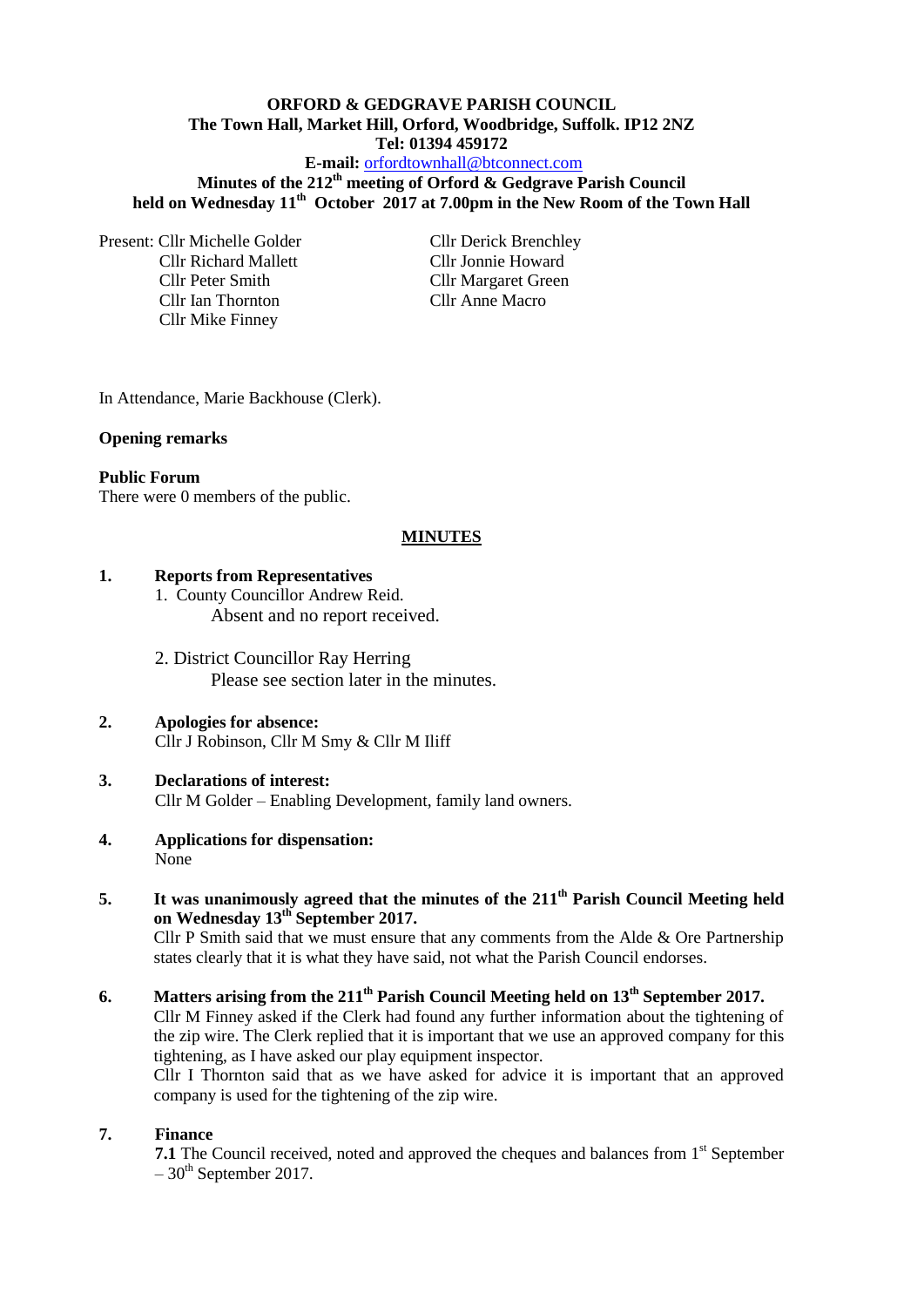## **7.2 Quarterly Accounts**

The Council received, noted and approved the quarterly accounts from July – September 2017.

## **8. Planning**

## **DC/17/3964/TCA – Haven House, Front Street, Orford**

This was a request to reduce the crowns of 2 Birch and 1 Holm Oak by 40% to allow more light to the garden.

Cllr R Mallett commented that he could see no problem with reducing the size of these trees; if there was a problem Nick Newton would have commented.

The Councillors had no objection to this application.

## **Other notifications**

# **87 Market Hill, Orford**

Cllr M Golder reported that the planning application for 87 Market Hill had been withdrawn.

### **9. Parish Council Business:-**

### **(1) Alde & Ore Estuary Partnership – Enabling Development**

Cllr M Golder said that all the questions received by the Parish council had been passed to the Alde & Ore and they have answered them. A copy of them will be placed on the noticeboard also a page is to be put on the website.

Cllr P Smith said that we need to make sure that it is written that the answers are from Sir Edward Greenwell and Amanda Bettinson.

Cllr M Finney commented that the Alde & Ore has a launch evening this Saturday at 6pm in the Town Hall. Everyone is welcome.

Cllr P Smith asked where the residents of Chillesford go to find out any information.

Cllr M Golder felt sure that the Alde & Ore had organised a meeting for all parishes to give each one the information they requested.

## **(2) Suffolk Coastal Local Plan Review.**

Cllr P Smith reported that he had attended a meeting on the 26/9/17. This was to discuss the Local Plan Review up to 2036. East Suffolk wanted to have a joint planning policy that ensured 7,900 houses would be built in the district by 2027. East Suffolk is keen to look at parking, health provision, education etc.

Cllr P Smith and Cllr M Golder have put together a new local plan. They wanted to ensure low cost housing was included; this is to balance out the community as we have rather a lot of high end houses. The average cost of a standard house in the village is double the national average price. There is another meeting on Friday with the local planning team at East Suffolk.

Cllr M Finney suggested that we build on the riverside car park and then put a car park on the outside of the village boundary.

Cllr I Thornton said that even in the height of summer the car park is not full. There is a lot of illegal parking that is not policed. Builder's vans cause issues.

Cllr P Smith commented that there is an awful lot of parking on the double yellow lines.

Cllr M Finney asked if the policing is something we should do ourselves, would it be selfsupporting or do we employ a company to do this for us?

Cllr I Thornton said that there are lots of companies that would be able to police this.

Cllr P Smith asked if we could have this enforced, do we treat the residents differently? We should think about the future of the village.

Cllr I Thornton said that if we gave residents parking permits how many would we give per household.

Cllr M Finney said that this would relieve the parking in Quay Street. Some time ago English Heritage spoke about increasing visitor numbers; they would need to have some off-site parking with a way of ferrying people to the castle. Although, clearing land to build a car park would not be seen as good use of the land when we need low cost housing.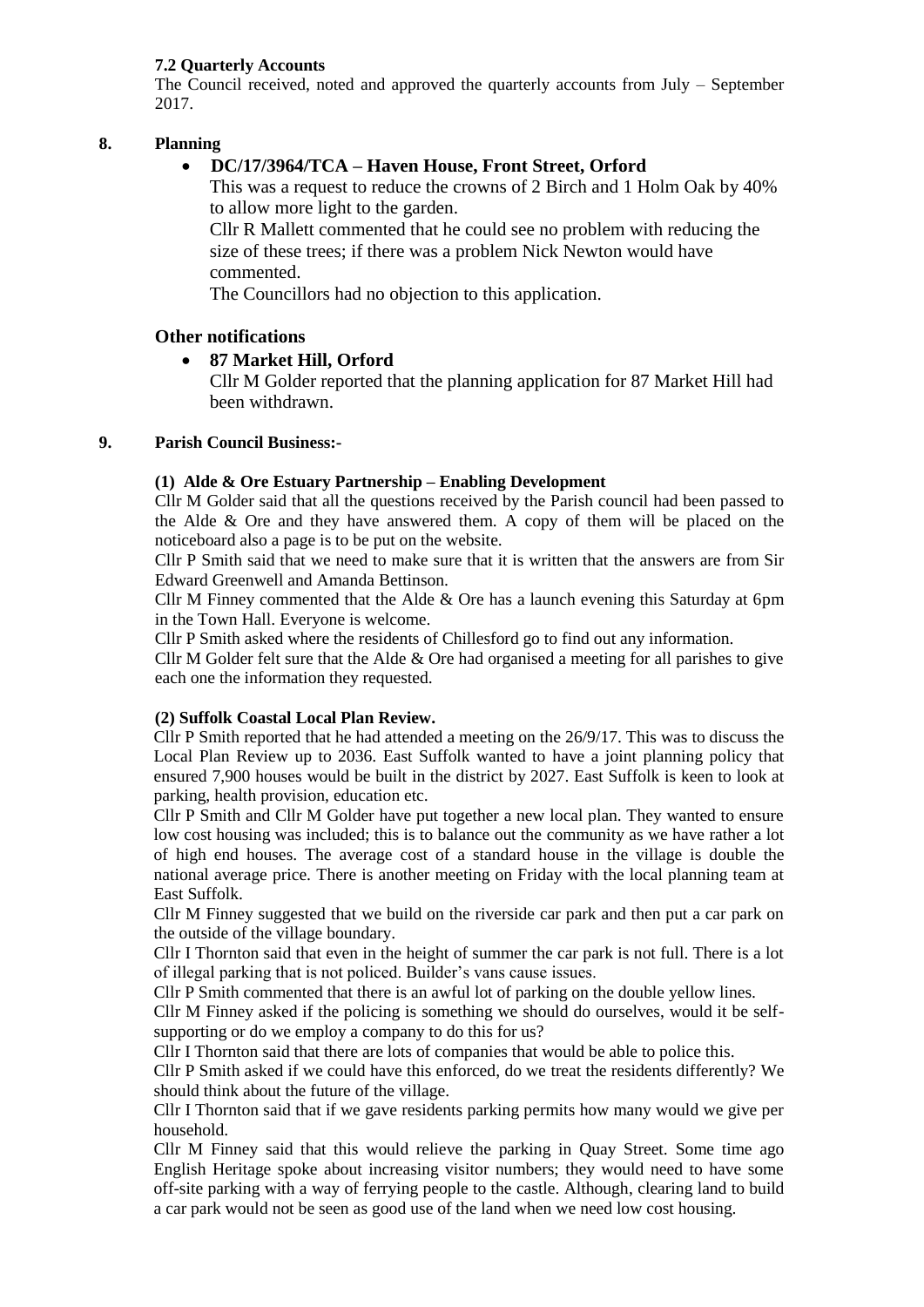# **(3) Play equipment inspection by David Bracey**

Cllr M Golder reported that the annual play inspection had gone well with only a recommendation to fill in some areas of wear underneath the play equipment. This work had already been completed by the Groundsman. There is some adjustment needed to Postman Pat's van steering wheel to prevent finger entrapment.

Cllr M Finney asked if we should employ specialists to repair all the equipment on the recreation ground.

Cllr I Thornton said that as we have asked an expert for advice about repairing equipment we need to accept that advice.

Cllr D Brenchley commented that as the work has been completed by a specialist it is traceable and if there was an accident we would be covered.

## **(4) Trees - update**

Cllr M Golder reported Elite would be starting the work in Munday's Lane on the Tuesday 17<sup>th</sup> October 2017.

The tree sponsorship has gone well. There has been a request from one of the sponsors that, when the time comes, they may place their ashes in front of the tree.

The Clerk has spoken to an undertaker who said that this kind of thing is very common and as long as the land belongs to the Parish Council there is no problem with it; they did suggest not planting the casket, just digging a small hole and tipping the ashes in. The Clerk contacted LCPAS for some advice also, and they said that there is no problem with this.

All the Councillors agreed that the sponsors should be given permission to place their ashes in front of the oak tree in Quay Street.

## **(5) 20 mile per hour speed limit**

Cllr M Golder reported that an email had been received from SCC Highways regarding the 20 mile per hour speed limit. It would need to be proven why we wished to have the speed limit in place; also we would need some assistance from our County Councillor.

Cllr P Smith said that there is already a 20 plenty advisory by the school.

Cllr M Golder read out a few more pointers, for example she said that there would be no signs erected if it was an AONB area, also if it was an A or B class road.

Cllr M Finney suggested that he contact David Chenery of the Highways Department and ask him if this would be possible; we would then need to have a public debate to see if this is something the village would want. It may be the way ahead but we would need to investigate beforehand to see if this is possible.

All the Councillors agreed that Cllr M Finney should ask a few more questions regarding the possibility of a 20 mile per hour speed limit.

# **(6) Bonfire Night**

Cllr M Golder reported that there are a list of items that would need to be completed before the bonfire and fireworks take place, i.e. risk assessment and approval of 2 representatives for a working party.

Cllr R Mallett agreed to be on the committee and it was also agreed to ask Cllr M Smy to see if he would be willing to be on the working party.

# **(7) Staff Appraisals**

Cllr M Golder reported that the Staff Appraisals need to be completed before the next F&GP meeting to set the budget.

Cllr I Thornton agreed that Cllr M Golder should not be involved with the Staff Appraisals as the Treasurer is her mother and the Clerk is her employee in another role.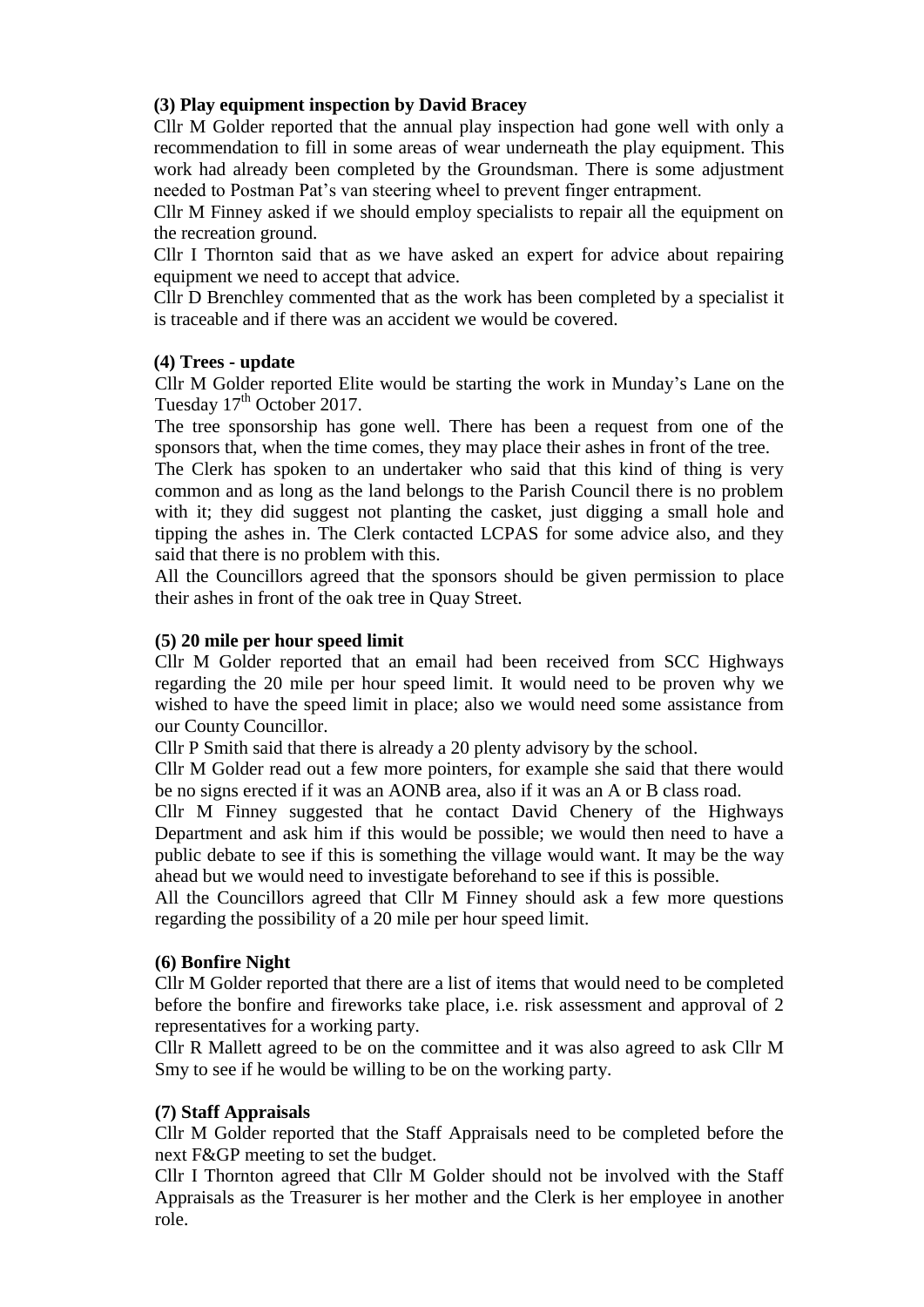Cllr D Brenchley agreed to undertake the staff appraisals and it was agreed that Cllr J Robinson should be asked to assist him. It was agreed that the Clerk completes the Staff Appraisals for the Groundsman and the Street Cleaner.

**The Clerk to email the necessary paperwork to Cllr D Brenchley. Cllr M Golder to consult and arrange times for the appraisals.**

### **(8) Car parking**

This item has been covered in section 9.2.

#### **10. Correspondence**

## **Audrey Boyle**

Cllr M Golder read out an email from Audrey Boyle concerning the use of the recreation ground by a Personal Trainer. It was agreed by all the Councillors that if the Personal Trainer was charging for this then the Parish Council should ask for a contribution to the Recreation Ground. **Clerk to email Audrey Boyle.**

## **Anna Toppin**

Cllr M Golder read out a letter from Anna Toppin regarding her hedge between her property and her neighbours.

Cllr P Smith suggested that her boundaries will be on the deeds to her house. The Clerk had a visit in the office from Anna Toppin, and she had suggested that she contacts the Tree Officer, Nick Newton, who may be able to advise her.

### **Sue McAdam**

Cllr M Golder read out a letter from Sue McAdam concerning the Enabling Development and her disapproval of it. She wishes to be reassured that the Parish Council will be the voice of the parishioners.

Cllr M Finney commented that any planning applications that are related to the Enabling Development will go through all the necessary channels as any other application would.

**Clerk to write to Sue McAdam and assure her that any planning applications would go through all the usual channels.**

## **Ray Herring arrived; Cllr M Golder asked if he would like to give a report.**

Ray Herring referred to the Local Plan and commented that there is a housing need, and the increased pressure has come from Ipswich as there is insufficient housing. Orford is very positive about affordable housing, with input from the Parish Council where development should take place. Some sites have been put forward, not all will be accepted. The call out for sites means that they are available plots that may be used at some time.

It is good to have a comprehensive plan which would include education, roads, and health.

Cllr M Finney asked about Bloor Homes at Melton, and commented that SCDC did not support this building but the planning Committee passed it.

Ray Herring replied that SCC is responsible for the road closure, also the developers.

Cllr P Smith commented that in the planning document written by the PC in 2014/15 a provision for three affordable houses had been included in the 10- 15 house development proposed for land north of Mill Close on the Sudbourne Road but the Planning Inspectorate of Central Government had